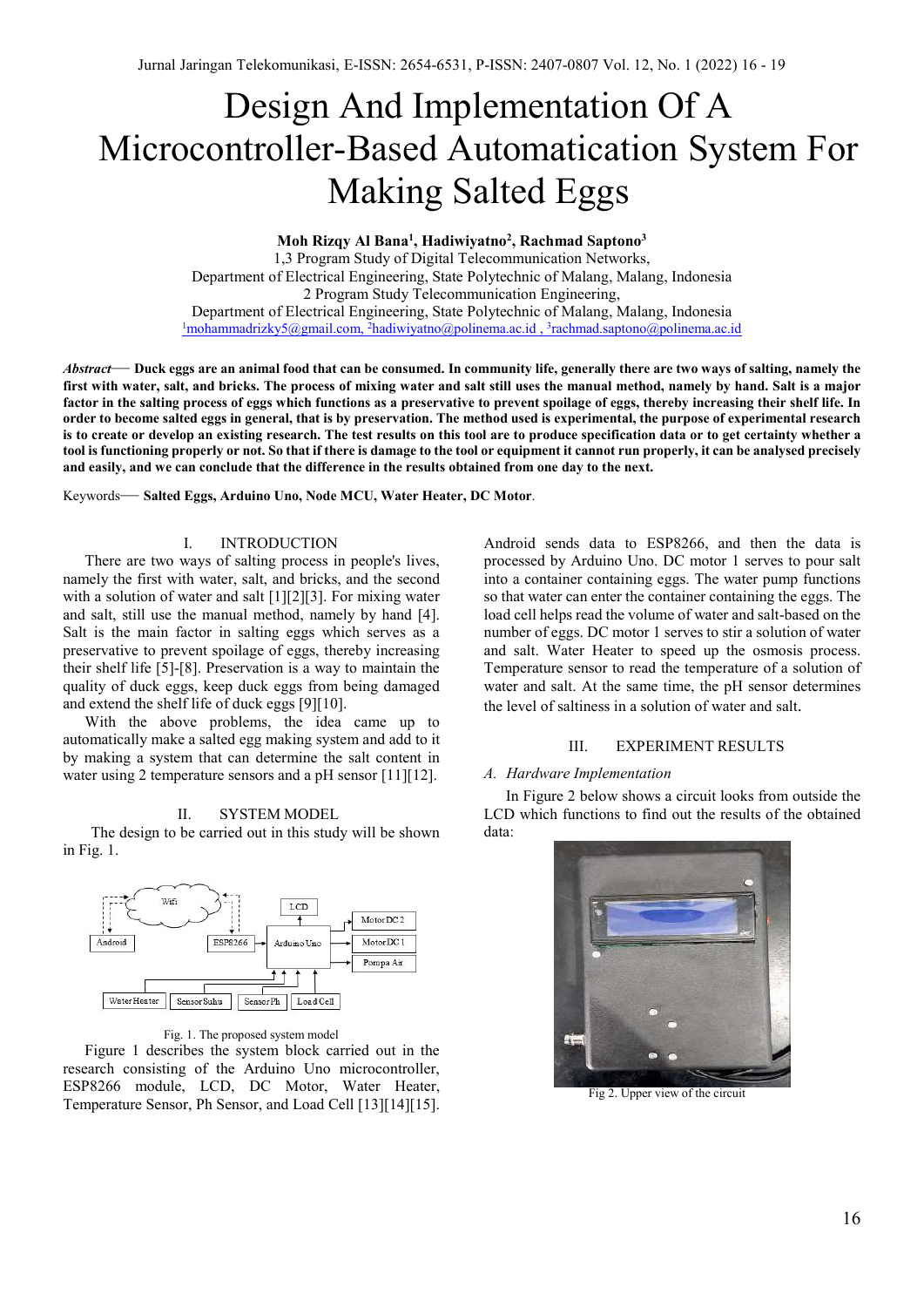*B. Experiment Measurement* Day-1



Fig. 3. Experiment on day-1

Day-2





Day-3



Fig. 5. Experiment on day-3





Fig. 6. Experiment on day-4

Day-5



Day-6



Fig. 8. Experiment on day-6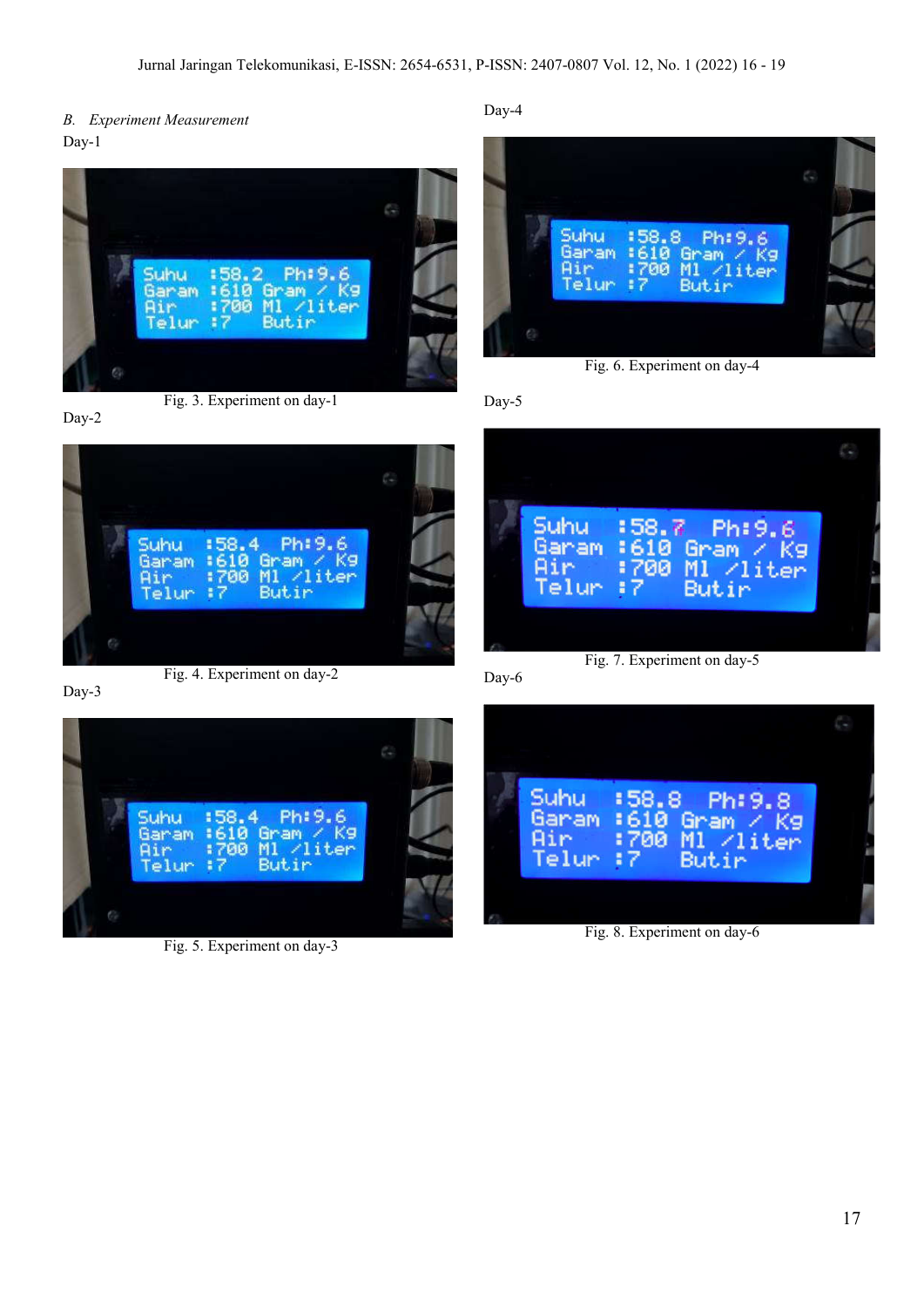#### Day-7



Fig. 9. Experiment on day-7





Fig. 10. Experiment on day-8

TABLE 1. MEASUREMENT IN 8 DAYS

| Day | Number of<br>Eggs | <b>Ph Sensor</b> | Temperature<br><b>Sensor</b> |
|-----|-------------------|------------------|------------------------------|
|     |                   | 9.6              | 58.2°C                       |
|     |                   | 9.6              | 58.4 °C                      |
| 3   |                   | 9.7              | 58.4 °C                      |
|     |                   | 9.6              | 58.8 °C                      |
|     |                   | 9.6              | 58.7 °C                      |
| 6   |                   | 9.8              | 58.8 °C                      |
|     |                   | 9.6              | 58.8 °C                      |
|     |                   | 9.6              | 58.9 °C                      |

From table 1, we can conclude that the first is the difference in the results obtained from the first day to the next day. On the first day, we saw the number of eggs 7 with readings from the pH sensor 9.6, which means the level of saltiness is sufficient in making salted eggs and reading the temperature sensor data at a high water temperature of 58.2ºC can accelerate the osmosis process—likewise, the second day, the third day to the last day (the eighth day).

#### IV. CONCLUSION

The temperature sensor readings and the pH sensor in making salted eggs for 1-8 days show different results. Adding a Water Heater to raise the water temperature to 58 C and a DC

Motor to stir the saltwater solution can speed up making salted eggs, usually 7-14 days to 4-8 days.

#### **REFERENCE**

- [1] Nuruzzakiah,Hafnati Rahmatan, & Syahfrianti, D. " Pengaruh Konsentrasi Garam Terhadap Kadar Protein Dan Kualitas Organoleptik Telur Bebek" . Jurnal Ilmiah Mahasiswa Pendidikan Biologi,1,1-9,2016.
- [2] Nuzlya Ramadhan. "Rancang Bangun Sistem Monitoring Konsentrasi Kadar Garam Pada Tambak Ikan Bandeng Menggunakan Android". Jurusan Teknik Elektro, Politeknik Negeri Malang, 2019.
- [3] Amani Fauzi, dkk. " Alat Ukur Kualitas Air Minum Dengan Parameter pH , Suhu , Tingkat Kekeruhan, Dan Jumlah Padatan Terlarut". Jurusan Teknik Elektro, Universitas Trisakti, 2016.
- [4] A. S. P. Pratama, M. A. Anshori, and H. Hadiwiyatno, "Smartphone-based Lovebird Egg Fertility Detection", Jurnal Jaringan Telekomunikasi, vol. 11, no. 2, pp. 81-85, Jun. 2021.
- [5] E. C. Theo, M. A. Anshori, and M. D. Atmadja, "Design of a Conveyor for Monitoring and Sorting System For<br>
Consumption Eggs at Karangploso Egg Consumption Eggs at Karangploso Egg Factory", Jurnal Jaringan Telekomunikasi, vol. 10, no. 4, pp. 162-167, Dec. 2020.
- [6] W. Puspitasari and H. Y. Perdana R, "Real-Time Monitoring and Automated Control of Greenhouse Using Wireless Sensor Network: Design and Implementation," 2018 International Seminar on Research of Information Technology and Intelligent Systems (ISRITI), 2018, pp. 362-366, doi: 10.1109/ISRITI.2018.8864377.
- [7] R. H. Y. Perdana, H. Hudiono and A. F. N. Luqmani, "Water Leak Detection and Shut-Off System on Water Distribution Pipe Network Using Wireless Sensor Network," 2019 International Conference on Advanced Mechatronics, Intelligent Manufacture and Industrial Automation (ICAMIMIA), 2019, pp. 297-301, doi: 10.1109/ICAMIMIA47173.2019.9223386.
- [8] H. Darmono, R. H. Y. Perdana, and W. Puspitasari, "Observation of greenhouse condition based on wireless sensor networks," IOP Conf. Ser. Mater. Sci. Eng., vol. 732, no. 1, 2020.
- [9] R. H. Yoga Perdana, N. Hidayati, A. W. Yulianto, V. Al Hadid Firdaus, N. N. Sari and D. Suprianto, "Jig Detection Using Scanning Method Base On Internet Of Things For Smart Learning Factory," 2020 IEEE International IOT, Electronics and Mechatronics Conference (IEMTRONICS), 2020, pp. 1-5.
- [10] P. K. Almufaridz, M. Kusumawardani, and R. Saptono, "Telecontrolling Smart Fish Feeder Based on Microcontroller And Android Application", Jurnal Jaringan Telekomunikasi, vol. 11, no. 4, pp. 228-237, Dec. 2021.
- [11] N. Ramadhana, "Design of Monitoring System for Salt Concentration in Milkfish Ponds using